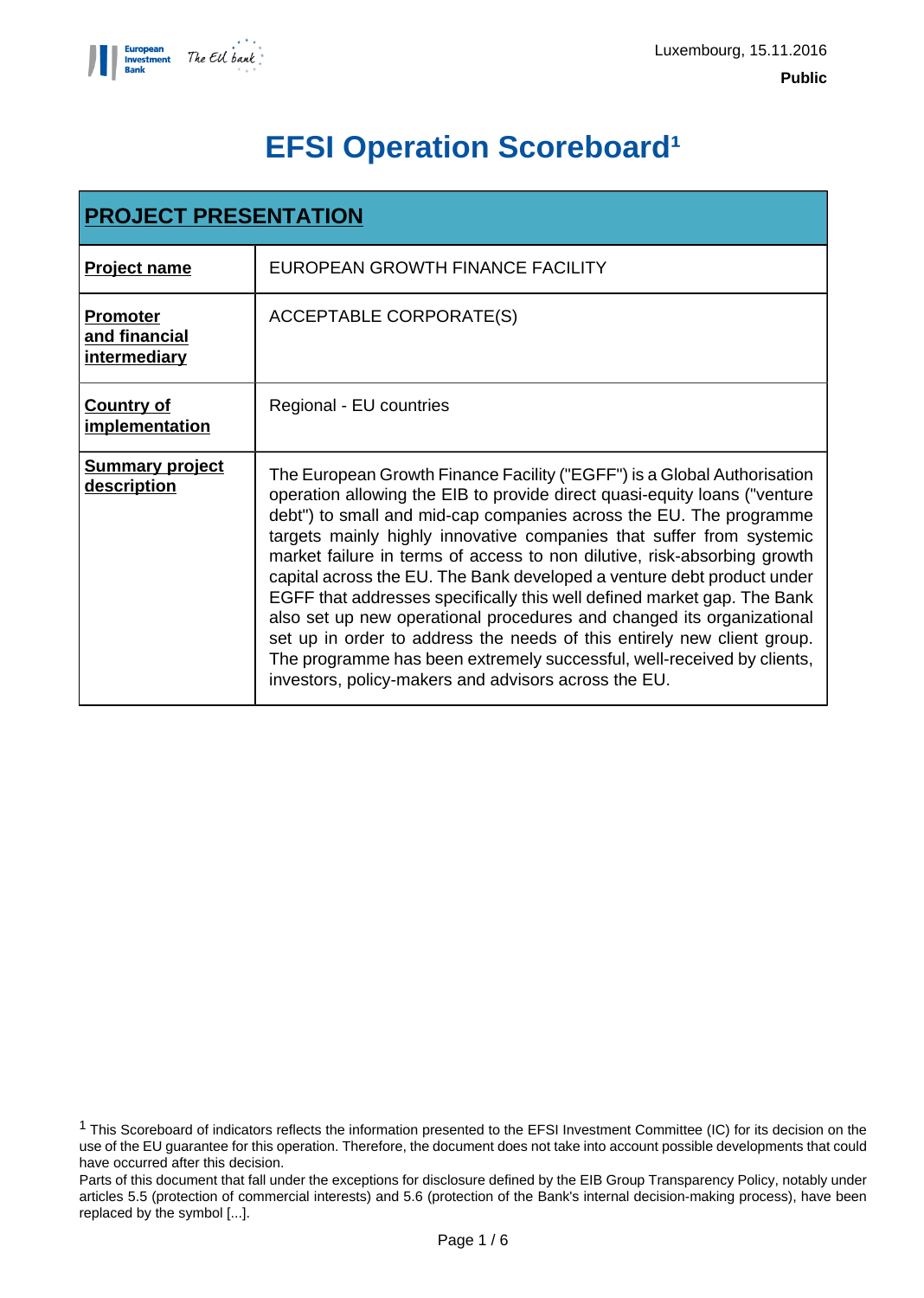

## **PROJECT PILLAR ASSESSMENT**

## **Pillar 1**

| <b>Contribution to EU policy</b>                                                             |         |
|----------------------------------------------------------------------------------------------|---------|
| <b>Cross-cutting objectives</b>                                                              |         |
| EIB Cohesion Priority Regions / Economic and Social Cohesion                                 | 20.00%  |
| <b>EFSI</b>                                                                                  |         |
| Contribution to EFSI                                                                         | 100.00% |
| EFSI: Financial support through the EIF and the EIB to entities having up to 3 000 employees | 100.00% |
| Other financial support through the EIF and the EIB to entities having up to 3000 employees  |         |

#### **Pillar 2**

| <b>Quality and soundness of the project</b> |        |  |
|---------------------------------------------|--------|--|
| 1. Growth                                   | ا سا ا |  |
| 2. Promoter capabilities                    | ا سا ا |  |
| 3. Sustainability                           | ا سا ا |  |
| 4. Employment                               | 1 l…i  |  |

This pillar evaluates the quality and soundness of the operation. This pillar is composed of up to four indicators, as relevant, among which:

(i) "Growth" i.e. for example and where relevant the economic rate of return ('ERR'), which considers the project's socioeconomic costs and benefits, including its spillover effects;

(ii) "Promoter capabilities" i.e. the capacity of the promoter/intermediary to implement the project and create the expected impact at the [final] beneficiary level;

(iii) "Sustainability" i.e. environmental and social sustainability?;

(iv) "Employment" i.e. the project's direct employment effect;

(v) "Increasing access to finance and improving financing conditions including for final beneficiaries".

## **Pillar 3**

| EIB Technical and financial contribution to the project |                          |  |
|---------------------------------------------------------|--------------------------|--|
| 1. Financial contribution                               | $\overline{\phantom{a}}$ |  |
| 2. Financial facilitation                               | Ŀ.                       |  |
| 3. Advice                                               | $\cdots$                 |  |

This pillar measures the EIB's particular contribution to the project and its financing scheme in the form of financial and non-financial benefits which go beyond what commercial players would normally be able to offer. This dimension of value added is assessed through up to three indicators:

(i) "Financial Contribution" i.e. improving the counterpart's funding terms compared to market sources of finance (interest rate reduction and/or longer lending tenor);

(ii) "Financial Facilitation" i.e. helping to attract private financiers (for example through positive signaling effects), promoting synergies in co-financing with other public sources of funds including National Promotional Banks or EU financial instruments;

(iii) "Technical Contribution and Advice" i.e. providing advice with a view to optimizing the financing package (financial structuring), or technical advisory services in the form of expert input / knowledge transfer - provided in-house by the EIB or in the form of assignments to external consultants - to facilitate the preparation or implementation of a project.

<sup>2</sup> For additional information on the EIB's assessment of the project's environmental and social aspects, please refer to the project's Environmental and Social Data Sheet (ESDS) published on the EIB website.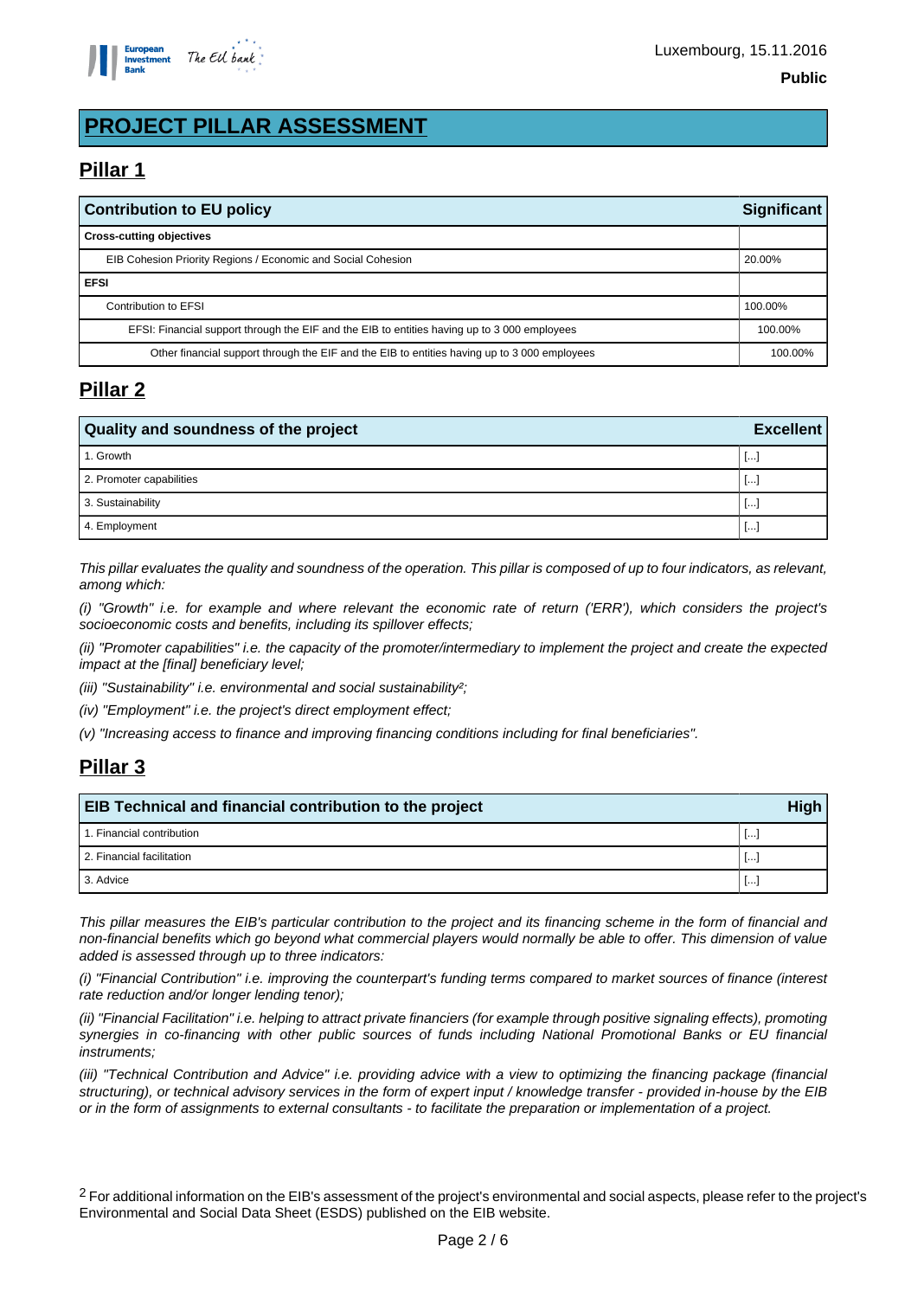

### **Pillar 4 - Complementary indicators**

#### **Additionality**

In line with the EFSI objective of supporting entities having up to 3,000 employees, the operation supports SMEs and Mid-Caps across Europe for which access to finance remains limited. A particular focus of the operation is on innovative venture-backed companies entering a rapid growth phase. Equally the operation will address the objective of supporting less-developed regions and transition regions as up to 20% of the operation is expected to be deployed in Cohesion regions. The operation will thus also contribute to the Union priorities on convergence and social cohesion, helping reduce regional disparities by supporting investment.

EGFF became an important standard financing product deployed by the Bank under EFSI. With the support of EFSI, the EIB created in 2016 this specific financing product in the form of a long-term venture debt that is unique in the market, with progress to date showing that it has already proven to be one of the major EFSI success stories. This product was designed to address a (quasi-)equity gap linked to structural market failures across the EU in the provision of risk capital to late-stage venture-backed companies. Such European SME and Mid-Caps suffer from systemic shortages of large, non-dilutive financing for growth investments, both tangible and intangible. This operation provides equity-type funding to innovative companies and riskier projects, which play an increasingly important role in the EU's competitiveness and growth.

EGFF targets a specific sub-optimal investment situation in a market segment that spans potentially across all EU Member States and all EFSI eligible sectors, where SMEs and Mid-Caps cannot rely on bank finance as they lack assets and/or history of sales and stable cash generation and for whom equity investors are either not available and/or too dilutive. At the same time, innovation in renewable energy technologies, biotechnologies and disruptive software, to name a few, require high investments in intangibles long before the commercial success materialises.

The underlying operations fall under EIB Special Activity as all EGFF operations bear risks associated with venture capital investments. These include but are not limited to market, execution, maintaining employment of key employees, funding, competition, regulatory and technological risks. This financing structure under this equity-type operation is designed to address high risk investments that require long term capital. At the European Venture Debt Summits hosted by the EIB in March 2018 and March 2019, stakeholders confirmed the persistent market gap, and the EIB's and EFSI's unique and important roles in addressing it. The EIB would not be able to provide such type of financing support during the period in which the EU guarantee can be used, or not to the same extent, without EFSI.

With the help of EFSI, the EIB managed to create a unique product that addresses the specific needs of the target companies while creating an incentive for other investors to participate later on. The EGFF venture debt has a strong catalytic effect for attracting private financing later into the growth stage of innovative companies. The partnership with European equity venture funds is strong and many fund managers actively seek the support of EIB through EGFF. Moreover, subordination to private bank finance in specific cases also allows to attract additional non-dilutive capital. The crowding-in effect of the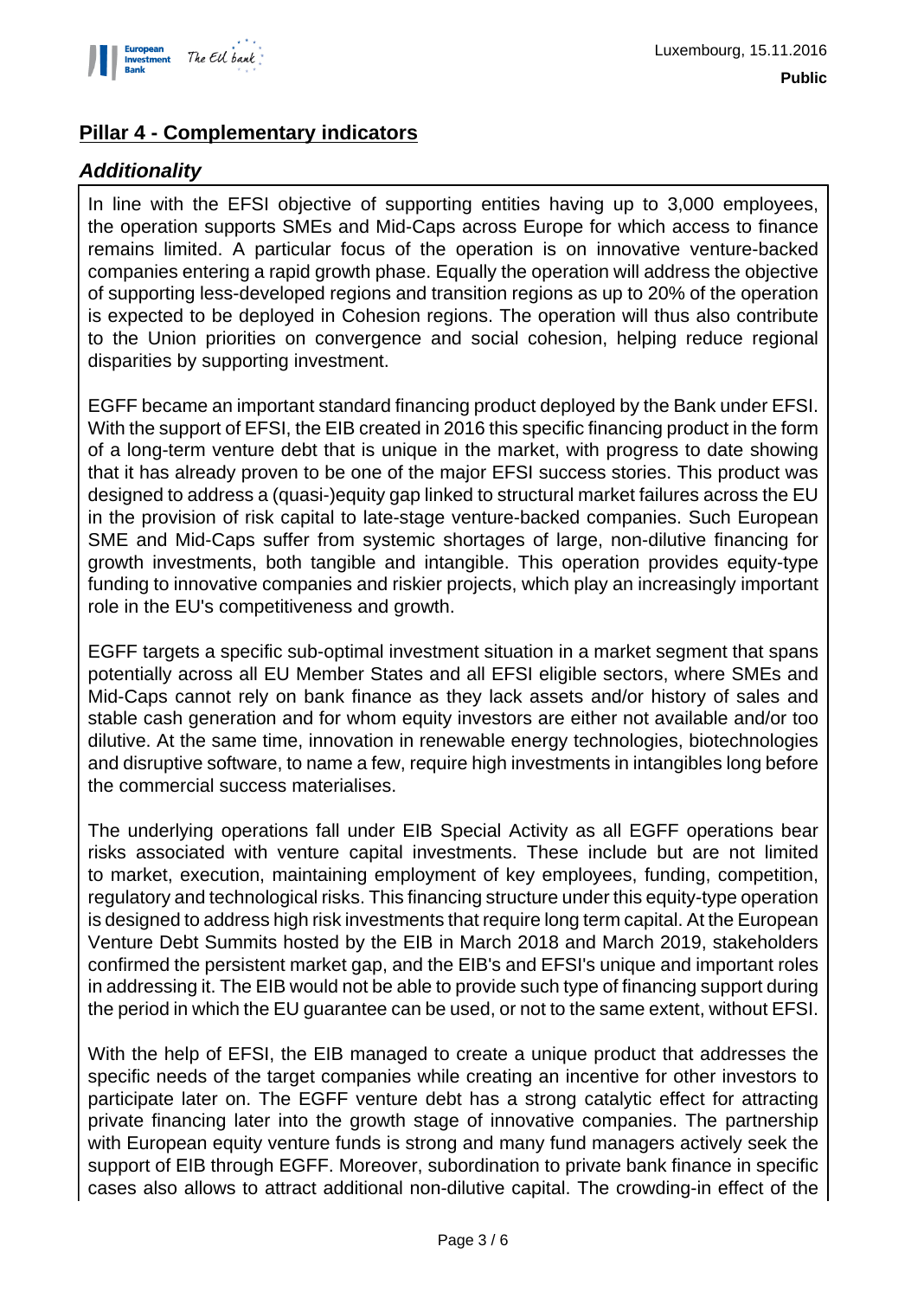

programme has been concretely demonstrated in many cases with EIB's involvement being a cornerstone for private investors to commit.

EIB Advisory Services are instrumental to the success of some of EGFF financing, helping reaching out target companies where the market failure is most acute.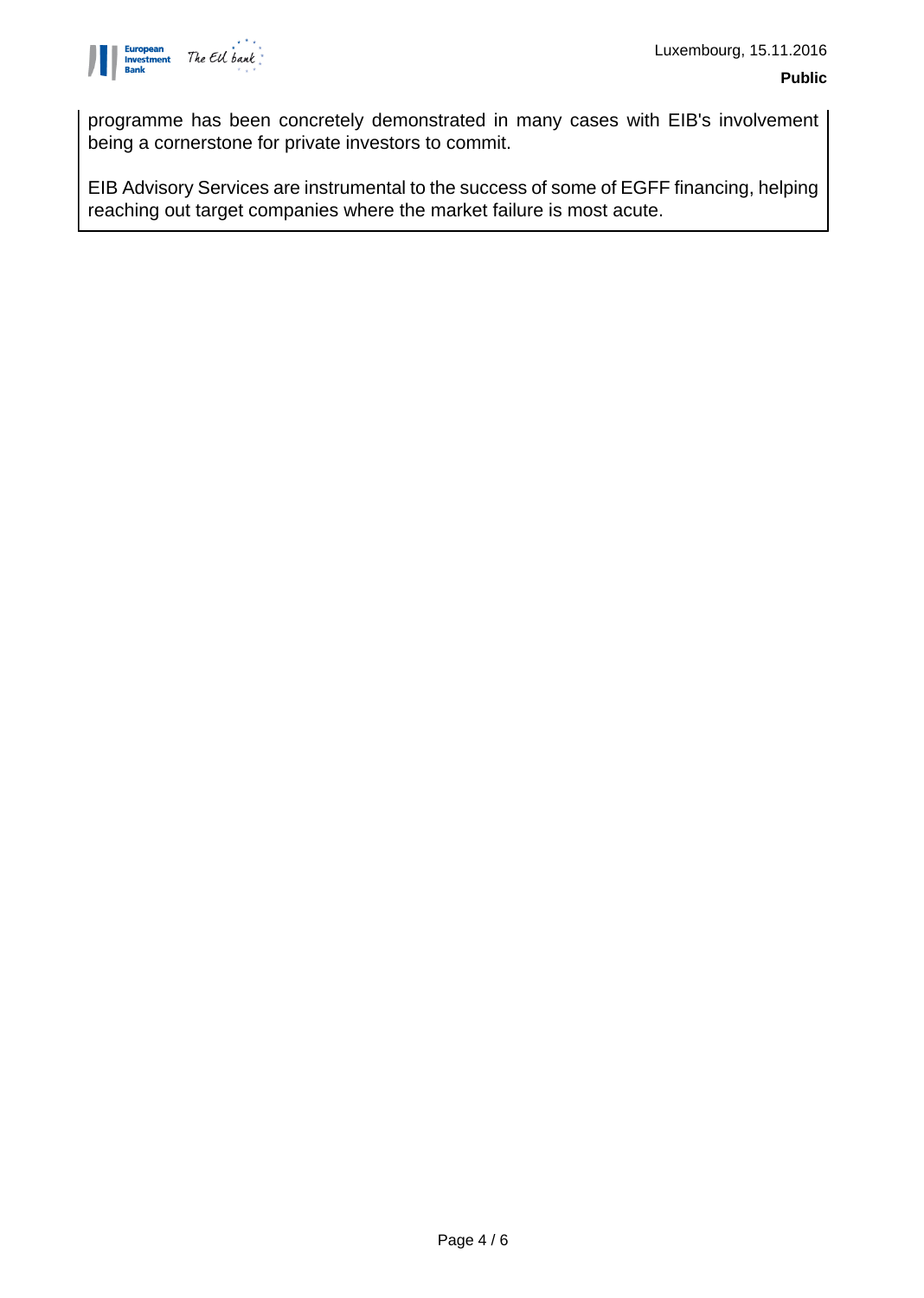

#### **Set of indicators related to the macroeconomic environment**

## **Regional - EU countries - Economic environment**

#### **Economic Performance**

|                                                                                  | EU<br>2018 | EU<br>2018 | <b>US</b><br>2018 | EU<br>2001-2007 |
|----------------------------------------------------------------------------------|------------|------------|-------------------|-----------------|
| GDP per capita (EUR, PPS)                                                        | 30,935.11  | 30,935.11  | 43,569.11         | 29,363.37       |
| GDP growth (%)                                                                   | 1.96       | 1.96       | 2.85              | 2.27            |
| Potential GDP growth (%)                                                         | 1.60       | 1.60       | 2.23              | 2.10            |
| Output gap (% of potential GDP)                                                  | 0.61       | 0.61       | 0.74              | 0.93            |
| Unemployment Rate (%)                                                            | 6.60       | 6.60       | 3.90              | 8.55            |
| Unemployment Rate (%) - Y/Y change (% points)                                    | $-0.60$    | $-0.60$    | $-0.20$           | $-0.25$         |
| Bank-interest rates to non-financial corporations (%)                            | 1.26       | 1.26       | --                | 3.90            |
| Bank-interest rates to non-financial corporations (%) - Y/Y<br>change (% points) | $-0.06$    | $-0.06$    | --                | $-0.02$         |
| Investment rate (GFCF as % of GDP) - Total                                       | 20.54      | 20.54      | 20.84             | 21.38           |
| Investment rate (GFCF as % of GDP) - Public                                      | 2.85       | 2.85       | 3.30              | 3.05            |
| Investment rate (GFCF as % of GDP) - Private                                     | 17.68      | 17.68      | 17.53             | 18.33           |

#### **General Sector Indicators**

|                                                                                                                       | 2014 | 2015 | 2016 | 2017 | EU (latest<br>available) |
|-----------------------------------------------------------------------------------------------------------------------|------|------|------|------|--------------------------|
| Value added in Computer programming, consultancy, and<br>information service activities (% of total VA)               |      |      |      |      | 2.00                     |
| Value added in Manufacture of basic pharmaceutical<br>products and pharmaceutical preparations (% of total VA)        |      |      |      |      | 0.70                     |
| Value added in Manufacture of food products; beverages and<br>tobacco products (% of total VA)                        | --   |      | --   |      | 2.00                     |
| Value added in Manufacture of machinery and equipment<br>n.e.c. (% of total VA)                                       | ٠.   |      | --   |      | 1.70                     |
| Employment in Computer programming, consultancy, and<br>information service activities (% of total employment)        | --   |      | --   |      | 1.50                     |
| Employment in Manufacture of basic pharmaceutical products<br>and pharmaceutical preparations (% of total employment) | --   |      | --   |      | 0.30                     |
| Employment in Manufacture of food products; beverages and<br>tobacco products (% of total employment)                 | --   |      | --   |      | 2.20                     |
| Employment in Manufacture of machinery and equipment<br>n.e.c. (% of total employment)                                |      |      | --   |      | 1.40                     |

#### **SME/midcap**

|                                                       | 2014          | 2015          | 2016          | 2017  | EU (latest<br>available) |
|-------------------------------------------------------|---------------|---------------|---------------|-------|--------------------------|
| Share of SMEs with Access to Finance Difficulties (%) | 34.25         | 24.21         | 20.90         |       | 20.90                    |
| Availability of Private equity (Thousand euro)        | 42,409,428.05 | 50,288,356.32 | 50.091.573.98 | $-$   | 50,091,573.98            |
| Availability of Venture Capital (Thousand euro)       | 3,386,585.49  | 3,869,367.91  | 4,035,807.28  | $- -$ | 4,035,807.28             |

- Country average for "GDP per capita (EUR, PPS)" is calculated in real terms

- EU value for "Bank-interest rates to non-financial cooperations" corresponds to Euro Area average; Country average is the simple average between 2003 and 2007

- The EU value is displayed as the value in the year that corresponds to the latest value of the indicator in a particular country